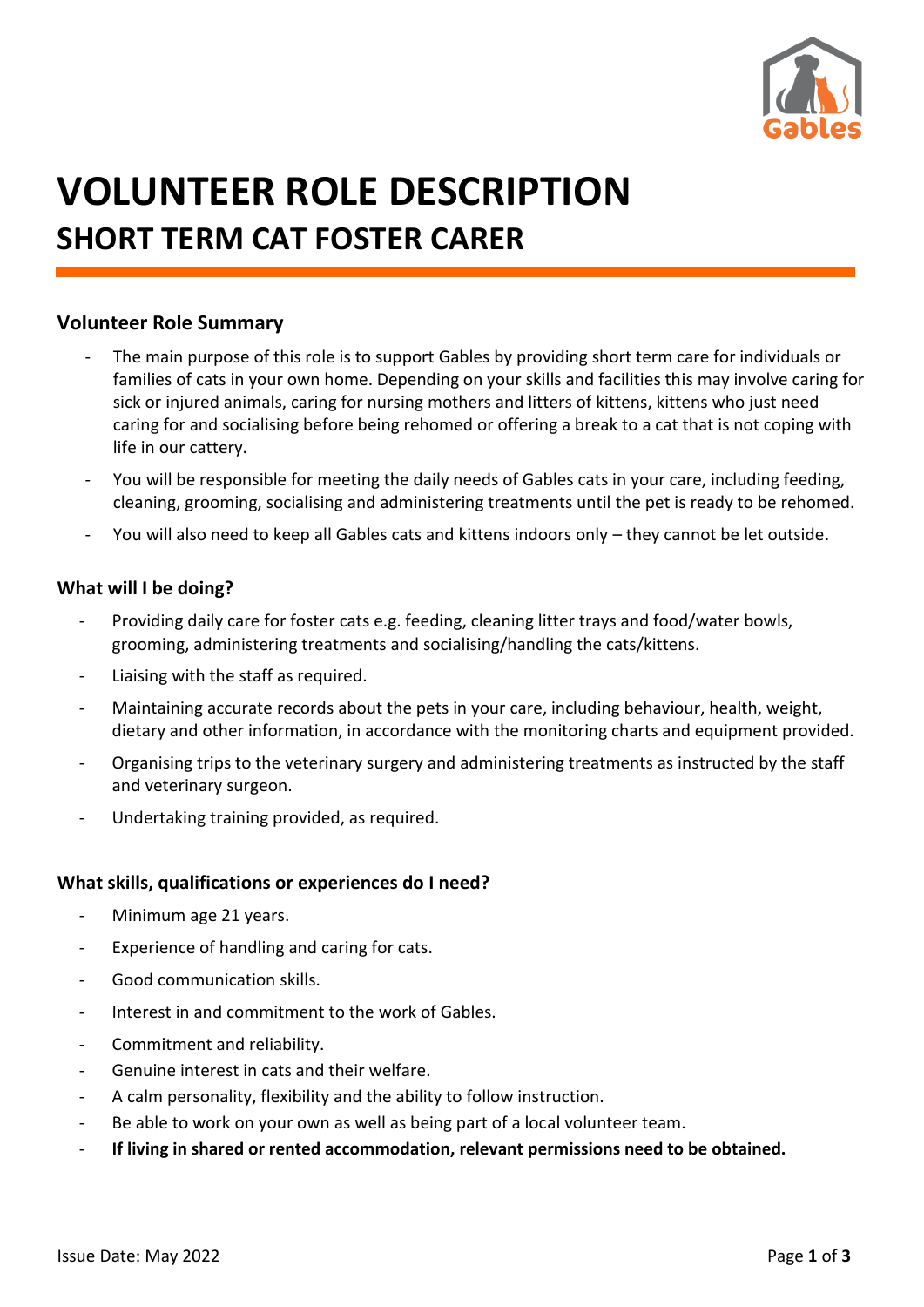### **What training and support will I receive?**

- Volunteers will work with the volunteer co-ordinator and Animal Care Supervisors who will provide ongoing guidance and support.
- Volunteers will attend an induction, which includes health and safety training.
- Volunteers may also need to attend occasional training.

# **What benefits are offered?**

- Development of your knowledge and skills.
- Volunteering is a great addition to your CV and you can receive a reference after 3 months of being a part of the team.
- You will receive 10% off all shop items and animal boarding.
- Your time will contribute to local animal welfare and will help Gables ensure our animals have healthy, happy lives and unwanted or abandoned dogs and cats find new homes.

#### **What time commitment is required?**

- The nature of this volunteer role requires an on-going commitment that will vary according to the type and number of pets in your care, but will typically be a minimum of 2-3 hours per day. However, the time commitment necessary could be much higher if, for example, you have agreed to take kittens needing weaning, socialising and lots of handling. You will need to be available at times appropriate to meeting the pet's needs.
- Holiday arrangements will be accommodated where practical.

#### **Where will I be working?**

- In your own home.

# **Transport needed:**

- Foster carers will carry out most tasks from their own home but your own transport will be required for trips to and from Gables, and our contracted veterinary surgery in Ivybridge.
- You will need to add 'business use' to your vehicle insurance (the cost for which we will reimburse you).

#### **References:**

Two personal references are required.

#### *Please Note:*

- *This is an unpaid voluntary position.*
- *There are limited placements available.*